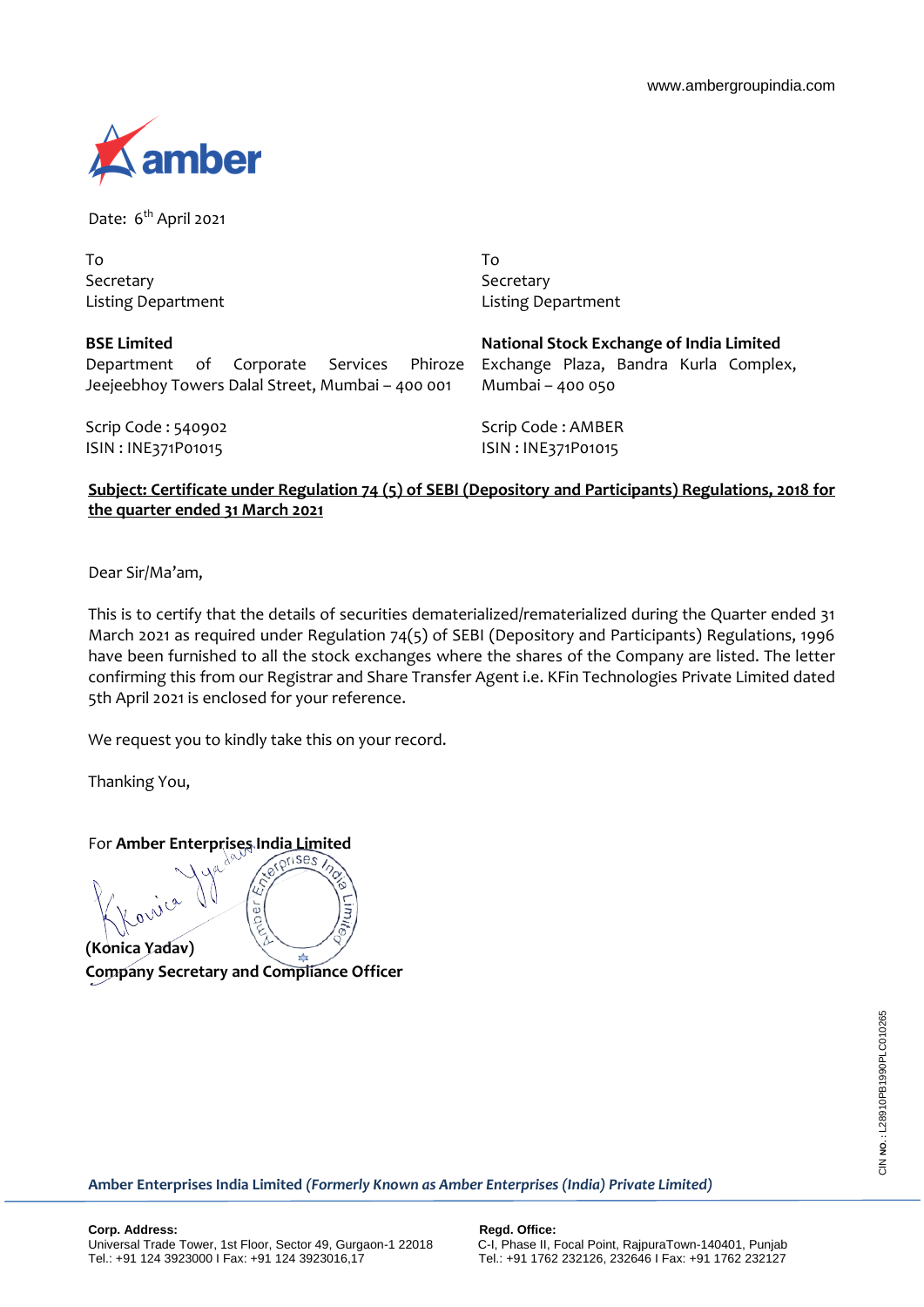

KFIN/MRVS/NSDL/74(5) E/1 Date: 05/04/2021

NATIONAL SECURITIES DEPOSITORY LIMITED TRADE WORLD 4TH FLOOR KAMALA MILLS COMPOUND SENAPATI BAPAT MARG LOWER PAREL MUMBAI - 400 013

Dear Sir(s), Sub: Certificate under Regulation 74(5) for the quarter ended March 31, 2021

We as Registrars, Share Transfer and Depository Services agents of the AMBER ENTERPRISES INDIA LIMITED, certify that the details of securities dematerialized/rematerialized during the aforesaid period, as required under Regulation 74(5) of SEBI (Depositories and participants) Regulations 2018 have been furnished to all the Stock Exchanges where the shares of the company are listed.

Thanking you,

Yours faithfully, For KFIN TECHNOLOGIES PRIVATE LIMITED

K. Rey

Raj Kumar Kale Senior Manager

CC TO:

THE COMPANY SECRETARY AMBER ENTERPRISES INDIA LIMITED UNIVERSAL TRADE TOWER, 1ST FLOOR SECTOR-49, SOHNA ROAD, GURGAON 122018

**KFin Technologies Private Limited** 

(Formerly known as "Karvy Fintech Private Limited") **Registered & Corporate Office** 

Selenium Building, Tower-B, Plot No- 31 & 32, Financial District, Nanakramguda, Serilingampally, Hyderabad, Rangareddi, Telangana, India, 500032. Ph: +91 40 6716 2222, 7961 1000 | https://www.kfintech.com | CIN: U72400TG2017PTC117649